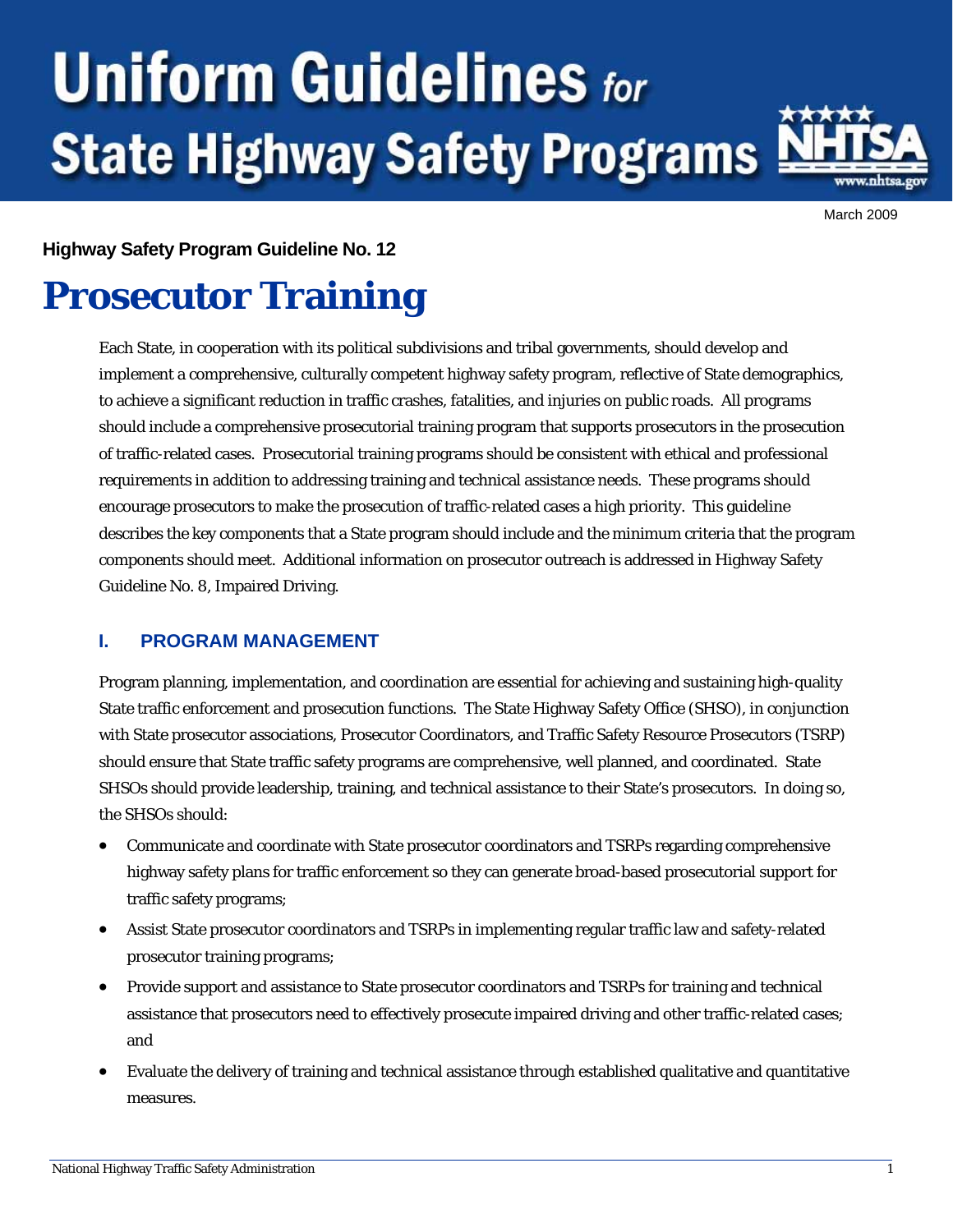#### **II. RESOURCE MANAGEMENT**

The SHSO should encourage prosecutors to develop plans that identify those resources necessary to provide efficient traffic law-related services that include:

- Periodic assessment of traffic law-related service demands and the resources needed to serve the needs of prosecution and the public.
- Development of traffic law-related prosecutor resource management plans that address budgetary requirements, staff allocation, and facilities requirements.
- Employment of efficient accounting and data processing systems to facilitate prompt and accurate generation, retrieval, and sharing of information and records.

## **III. TRAINING AND TECHNICAL ASSISTANCE**

Training and technical assistance are essential to support the delivery of high-quality traffic law-related prosecution. To effectively serve the needs of law enforcement, victims, and the public, prosecutors must receive regular, consistent training and have available to them individuals who can provide technical assistance in a competent and efficient manner. To this end, the SHSO should:

- Encourage the implementation of the TSRP program;
- Provide Prosecutor Coordinators and TSRPs with advanced education and training in the area of trafficrelated law and procedure so as to enhance delivery of training and technical assistance to local prosecutors, law enforcement officers, advocacy groups, and other traffic safety professionals;
- Assist and support prosecutor coordinators in providing traffic law and safety-related training programs to the State's prosecutors;
- Include development and delivery of specialized curriculum to address the needs of both experienced and inexperienced prosecutors handling complex impaired-driving and other traffic prosecutions;
- Encourage consistent training and technical assistance through the prosecutor coordinators to address high turnover rates in prosecutor offices; and
- Include case management components to foster prompt and effective prosecution of traffic cases.

### **IV. DATA AND EVALUATION**

The SHSO, in conjunction with the prosecutor coordinator and the TSRP, should develop a comprehensive evaluation program to measure progress toward established project goals and objectives. Using comprehensive evaluation strategies, the SHSO should effectively plan and implement statewide, county, and local traffic safety training programs. Collected data should include training programs attended, technical assistance requested and received, and other workload information. The evaluation results should be used to maximize limited resources and measure the impact of such training and assistance on prosecutorial resources and the ability to effectively prosecute traffic cases. The SHSO should make sure that Prosecutor Coordinators or TSRPs: